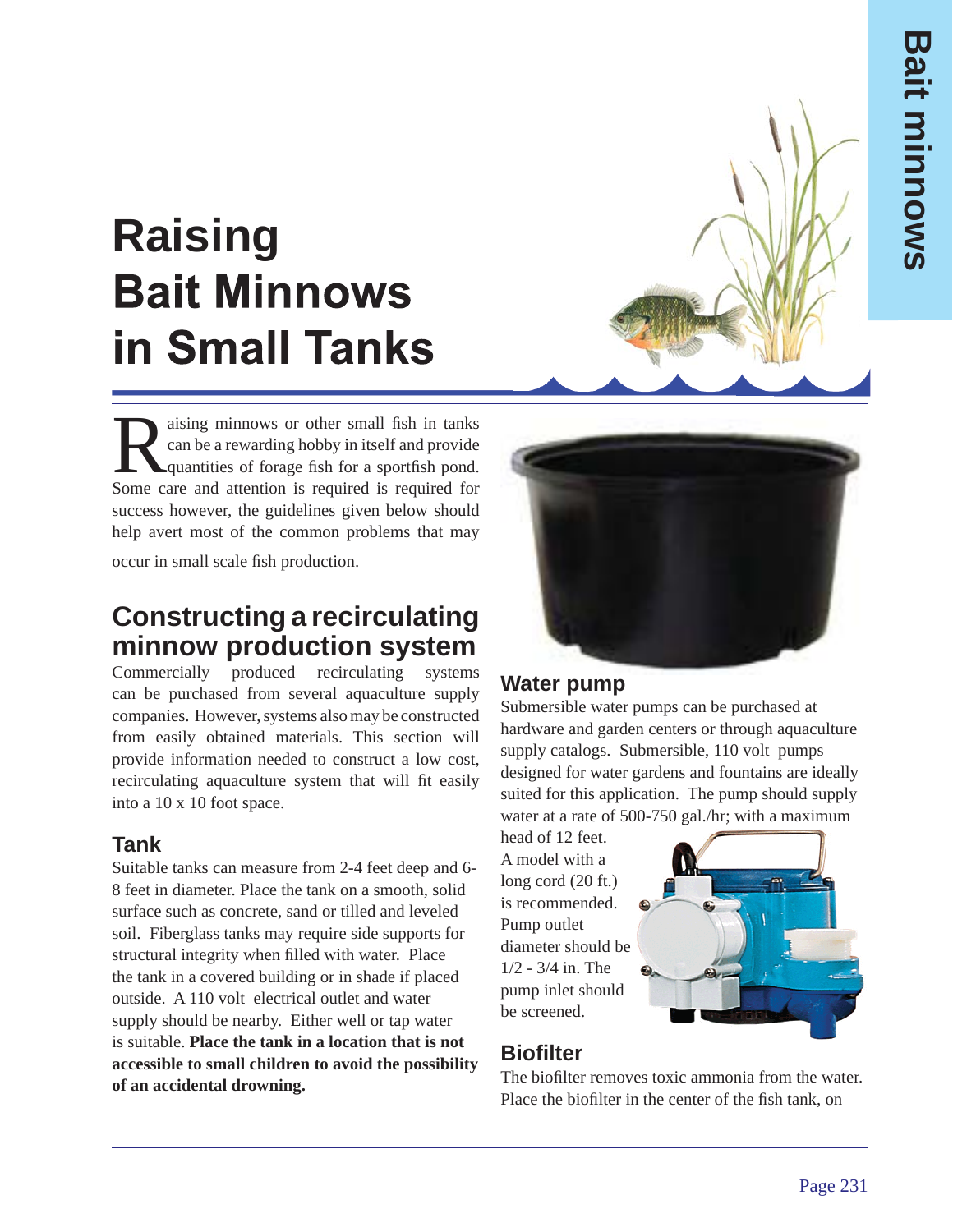top of a brick platform about 2-3 in. high. The brick platform raises the pump a few inches above the bottom of the tank to prevent accidental removal of all water should the outlet pipe inadvertently direct water over the side of the tank.

The biofilter is constructed from a 30 gallon plastic barrel (fig. 2). Drill  $1/4$  in. holes, at about  $1-2$  in. intervals around the barrel, beginning 1 in. from the bottom, and continuing up the barrel to a height equal to the water level in the fish tank. This usually results in an 18 in. wide band of holes around the barrel. Wrap 1 layer of window screen mesh around the barrel covering the holes to prevent larval fish from entering the pump.

Attach the water pump to a brick with plastic coated wire, nylon string or electrical cable ties. This assembly should rest in the bottom of the barrel. The pump inlet should be about 2 in. from the bottom of the barrel. This allows sludge to build up without clogging the water pump. Attach PVC pipe to the outlet of the pump.

Run the pipe vertically about 2 ft., out the top of the barrel and then horizontally about 3 feet, to near the edge of the fish tank. **Before assembling water outlet pipe**, drill about 16, 1/8 in. holes, spaced 1 in. apart in a line along the length of the horizontal pipe. Cap the end of the pipe.



Cover the barrel with a lid. Cut a hole for the vertical water outlet pipe. The lid prevents fish from entering the barrel. It also helps prevent excessive algal growth and clogging on the biofilter material by excluding light.

Adjust the spray bar to direct a spray of water perpendicular to the side of the tank, and down at an angle of 45-80 degrees . Properly directing the spray bar produces a circular current that concentrates solid waste, uneaten feed etc to the center where it easily can be siphoned out of the tank.

#### **Temperature regulation**

Place a thermometer in the tank and check temperature daily. Aquarium water heaters, available at pet stores are used to maintain a reasonably constant water temperature. More than one heater

may be needed to sufficiently warm the tank. Determine heater size in watts by multiplying the number of gallons of water in the tank by 4. For example, a 250 gallon tank requires 1000 watts of heater capacity or two, 500 watt heaters. Adjust heaters to maintain a temperature of 65-80 degrees F. Place the heater in the center well of the filter to avoid breakage.

Water temperature must be below 85 degrees to encourage

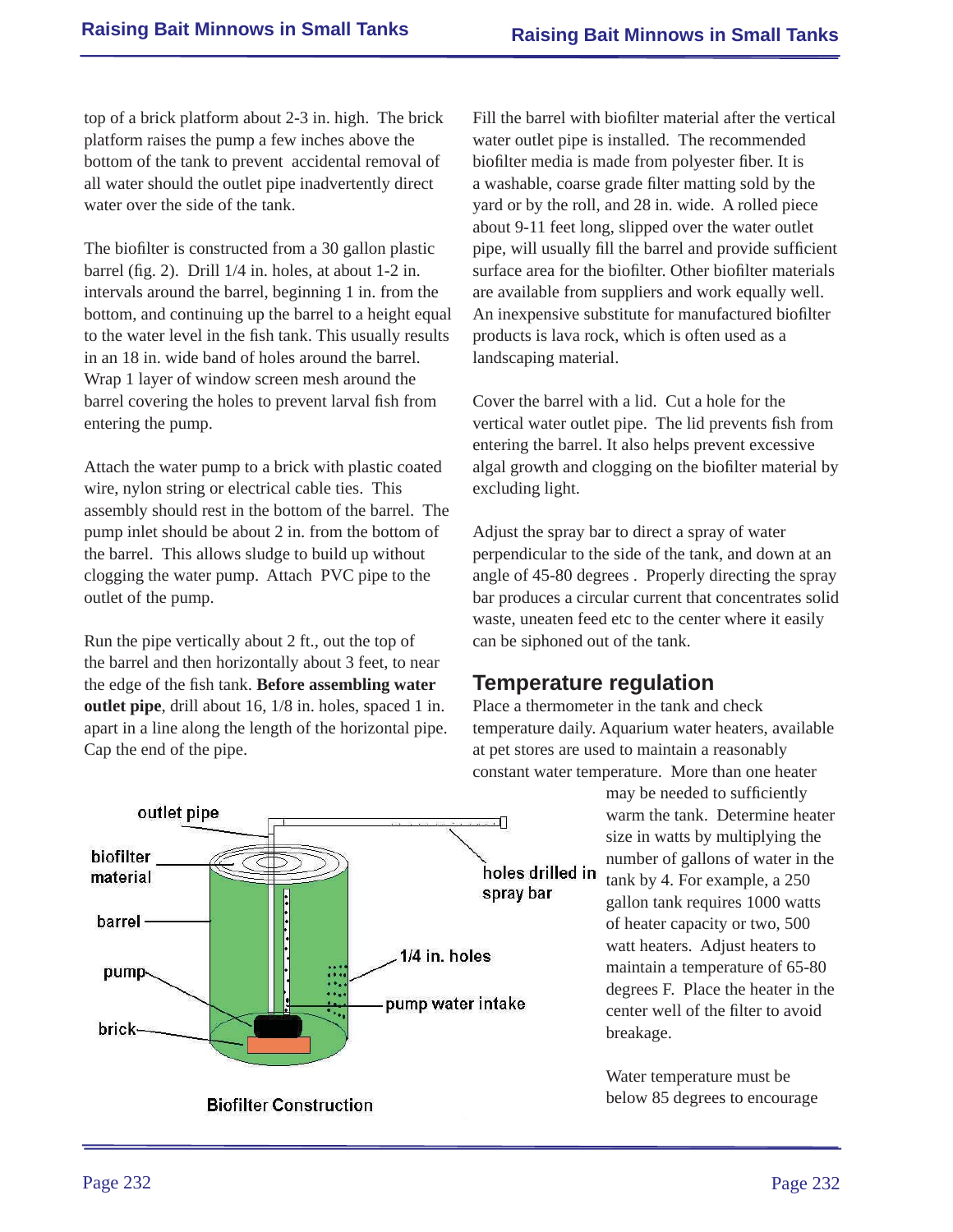continuous spawning of fathead minnows. Summer temperatures can quickly warm a tank of water above this desired temperature. Place the system in a shady area to help keep water cool. Add cool tap water or well water if necessary to maintain cooler temperatures.



#### **Tank**

The tank is often the most noticeable part of the system but the least likely to cause problems. Tank volume is usually 200-1000 gallons. Circular tanks work best because water circulation is more complete, with fewer "dead spots" and solid waste collection is made easier because water currents concentrate waste materials near the center of the tank. Tank depth is usually about 2-4 feet ; diameter is 6-10 feet. Similar sized rectangular tanks can also be used effectively.

Use a smooth walled tank. Rough walls or protuberances in the tank can damage fish skin or scales, allowing bacterial or fungal infections to develop.

**Cover the tank**. Use bird netting, a weighted cast



net or screen to cover the tank. Many species will jump out, given the opportunity.

## **Biofilter operation**

Biofilters break down toxic, ammonia- based waste products from fish and fish feed. A biofilter can be constructed of anything that has a large surface area that can support bacterial growth and allow for continuous water circulation over the filter surface. Filter materials are manufactured in a variety of configurations. Woven mat materials and plastic balls or beads with a large surface area are commonly available from supply catalogs. Lava rock works well for low intensity applications such as the minnow system described here. Sand filters, usually used for swimming pool filtration are not suitable for fish culture. They tend to clog too rapidly to work effectively in most systems. Filters must not be constructed of anything toxic to fish or bacteria, and must be well oxygenated, (5-8 mg/l is optimal in most systems). Many filter materials used in heating and air cooling applications contain fungicides, and other compounds toxic to fish and bacteria. Do not use them in the biofilter

Bacteria, appearing as a grey or brown film, growing on the biofilter, break down fish waste products. In a newly established system, ammonia level will increase rapidly the first 2-3 weeks if fish are present. As initial bacteria species begin to colonize the biofilter they convert ammonia released by the fish into nitrite. It takes about 4 weeks for these bacteria

> to become well established. During this time nitrite and ammonia can reach toxic levels unless about 50% of the water is replaced every 3-4 days. Other species of bacteria also will begin to colonize the biofilter. They will consume nitrite and convert it into nitrate which is relatively harmless to fish. The filter should have sufficient bacterial colonies to be fully operational within 4-6 weeks. At this time bacterial populations stabilize at levels that consume and convert most toxic waste products into harmless forms;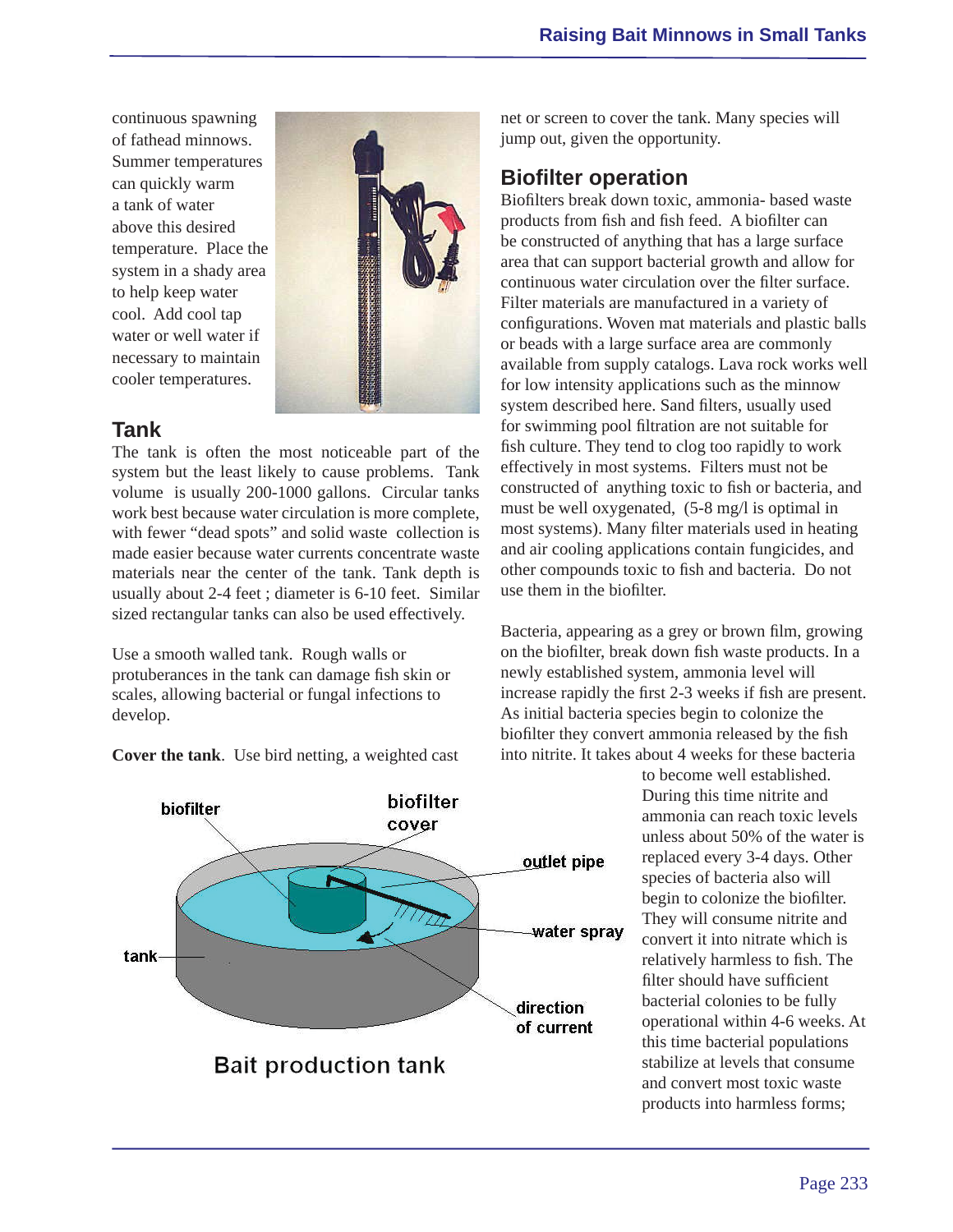and frequent water exchanges are no longer necessary.

Because it takes some time for the biofilter to become fully operational, it is best to start the recirculating system about 1 month before brood fish are stocked into it. Ammonia to feed bacteria can be added to the system at start up. Two sources of ammonia are fish and fertilizer. Stock 1-2 dozen fathead minnows per 100 gallons of water to start the system. Feed fish lightly every 2-3 days. These fish may die during start up if ammonia or nitrite levels exceed their tolerance for these conditions. Household plant fertilizer also can be used at the rate of about 1 tablespoon per 100 gallons of water.

To quick charge a filter with bacteria, add about 4 cups of rich garden soil to the filter media.

At start up add **1/2 cup un-iodized salt/100 gal. water.** Addition of common, un-iodized table salt will prevent uptake of nitrite into fish gills reducing the risk of nitrite poisoning and lessen osmotic stress on newly stocked fish.

## **Temperature is important**

Biofilters operate best at temperatures between 65 and 85 degrees F. Temperatures outside this range reduce bacterial metabolism and the efficiency of the **biofilter** 

If fish must be placed into a system without an established biofilter, use the following precautions:

**Feed fish lightly.** Every 4-5 days is often enough until the filter is activated.

**Change water. Many water problems are most easily solved by replacing some or all of the tank water**. Change out about ½ of the tank water every 4 days for the first 2-3 weeks. Changing water will help maintain ammonia at safe levels for the minnows. Fish exposed to high concentrations of ammonia may have burned gills that reduce their ability to take in oxygen from the water Ammonia can be smelled when it reaches very high levels in the tank. Fish behavior is also a clue. Fish sometimes will try to

jump out of the tank when ammonia is excessive. Dead fish with bright red or bloody gills may also indicate high ammonia levels. Around the third week ammonia level will decline, however, nitrite level increases

#### **pH**

pH values may drop during the biofilter activation period and throughout the culture period. This happens because bacteria use carbon compounds, primarily carbonates, in their growth that tend to stabilize pH values in a neutral range. Alkalinity is mostly a measure of carbonate and bicarbonate ions. (see section on water quality) This value declines as the carbonate is used by the bacteria in the biofilter and pH drops. pH levels below 5 can harm fish. In the minnow production system described here, weight of fish and biofilter capacity should not greatly effect alkalinity or pH unless the water used in the system is very soft. If water is soft or low in alkalinity, any potential problem can be prevented by placing about 25 lb. of agricultural limestone into the tank. The ag lime can be placed in a plastic tub or feed sack for handling convenience. Periodic additions of Sodium Bicarbonate (baking soda) can be used in place of ag lime. Add only enough to maintain pH at  $6.5 - 7.5$  and alkalinity at 20-50 mg/l. However, caution is advised. Do not raise the pH more than 0.5 pH points per day or fish may become stressed or die.

#### **Biofi lter maintenance**

Some filters may need sludge removed occasionally. Bacteria may become thick enough to prevent adequate water flow or mechanical functioning of the filter. If this occurs, remove excess bacteria with **de-chlorinated** water. **Do not thoroughly clean the filter** 

Using chlorinated water or completely cleaning the filter will remove or kill most of the bacteria. The filter will then need to go through another activation period before it is optimally functioning. As biofilters are concerned, benign neglect is better than over zealous cleaning.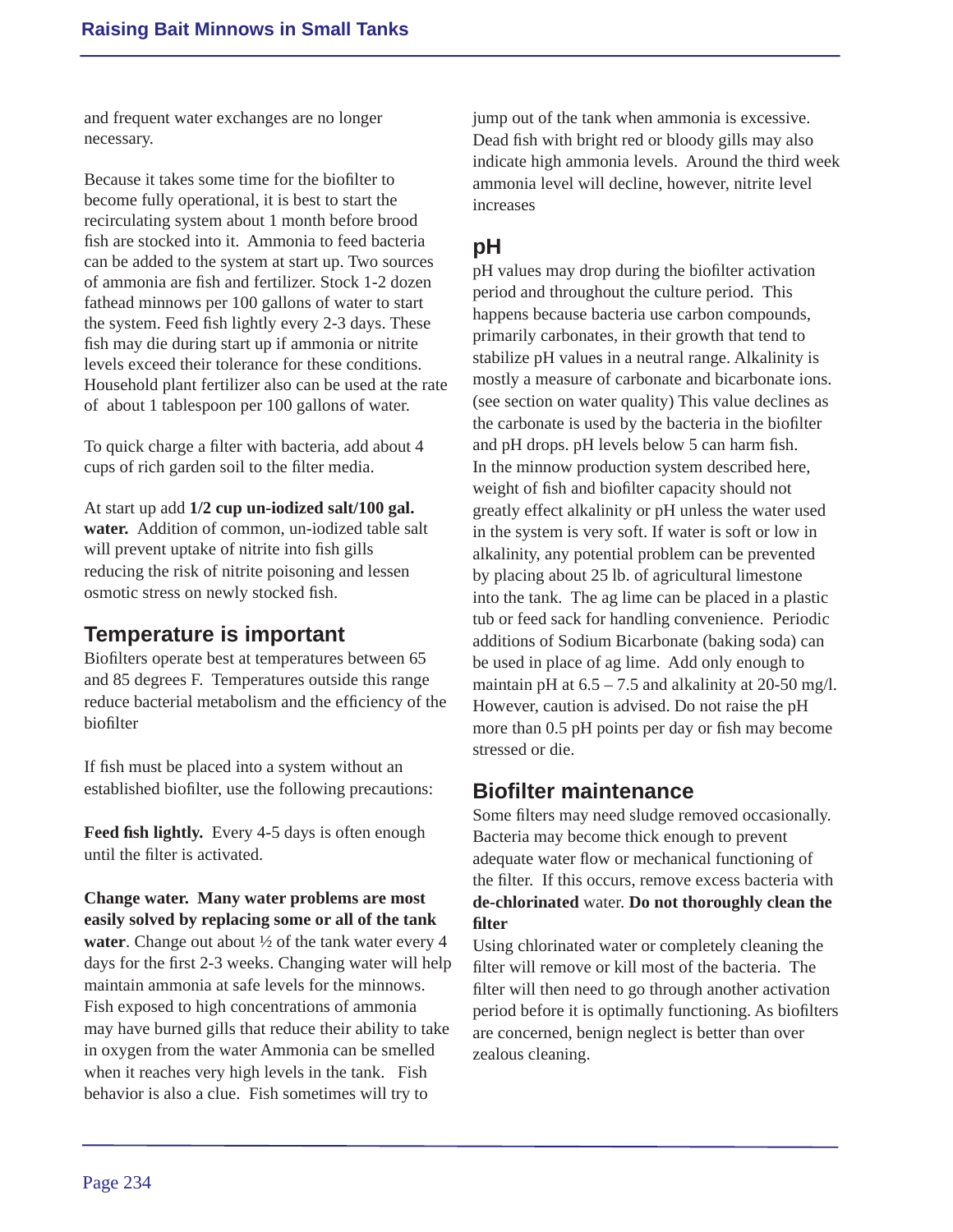## **Solids collection**

Recirculating systems require some method of collecting solid waste particles occasionally. Purchased systems usually have a settling tray or some other device to remove solids. Solids also can be siphoned out of the tank with a hose as needed. This is convenient to do in round tanks where circular currents concentrate the waste in the center of the tank. Solid waste removal is important because it reduces the work of the biofilter. Solid waste particles also can clog the biofilter, reducing its efficiency.

## **Water pump**

Most recirculating systems are driven by the water pump. It circulates water from the tank, through the biofilter and the solids collector back to the tank where it is often sprayed into the tank to provide aeration and directed water circulation.

#### **Prevent clogging of water pump inlet**

The water pump inlet can be clogged easily with waste solids, fish food or biofilter material. Screen the inlet. Check the pump often to insure that it is running and not clogged with debris or screen material.

#### **Heater**

The in-tank water heater stabilizes water temperature. This eases metabolic stress on fish and just as importantly, stabilizes the bacterial environment in the biofilter. Prevent water temperature from exceeding 90 degrees F. Drain and replace excessively warm water with fresh water from the tap. **Remember to de-chlorinate water before use**   $with$  fish.

De-chlorinate the water in the tank with a commercial water de-chlorinating agent or use sodium thiosulfate at a rate of about 2 teaspoons sodium thiosulfate per 100 gallons of water.

Stir vigorously and let the water pump mix the chemical in the tank for a few minutes before adding fish.

#### **Monitor water temperature**

Use a thermometer to measure water temperature and

adjust the thermostat on the water heater to about 75- 80 degrees F.

## **Aeration**

Aeration adds oxygen to the water and can help circulate it. Most species of fish are stressed at oxygen levels below 3-5 mg/L. Stressed fish are prone to disease and death. Maintenance of oxygen levels at or above 3 mg/l improves chances of successful production. Fathead minnows are hardy and tolerant of low oxygen and generally poor water quality conditions. These attributes make the fish a good candidate for recirculating system culture.

Bacteria in the biofilter also begin to suffer and metabolize waste less efficiently as the oxygen level drops. Many systems use an aerator pump and diffusor stones to pump a stream of air bubbles into water. **Replace or clean air stones every 6 months.** Water can be aerated by spraying it into the tank or dropping it from a height back into the tank. Aeration is best achieved by use of a fine spray of water or the smallest possible air bubbles.

**Maintain oxygen levels at or above 5 mg/L Use an oxygen test kit if available.**

#### **Water**

#### **De-chlorinate tap water**

Chlorinated water kills fish. To de-chlorinate, use commercial de-chlorinating chemicals, sodium thiosulfate or allow a tank of tap water to "age" at least 1 week prior to stocking fish. However, small water losses from evaporation or periodic draining of up to 20 percent of the tank volume can be made up with regular chlorinated tap water without harming fish However:

#### **Never leave an unattended water hose running in the tank**

This is the single greatest cause of failure in small recirculating aquaculture systems. **Also, do not put soap, chemicals or foreign objects into the tank.** Many of these things may be toxic to fish even in small quantities.

Changes in water chemistry often cause problems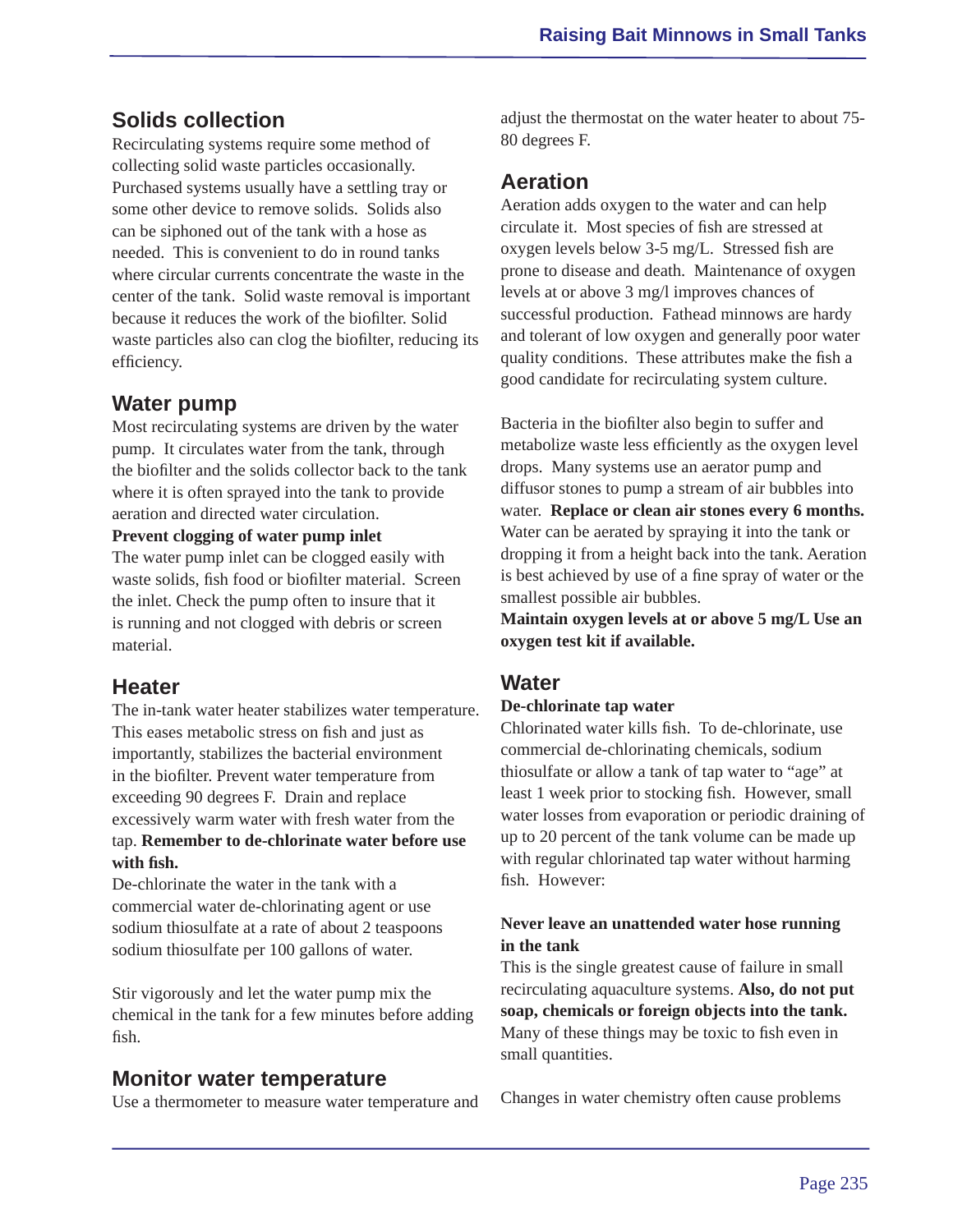in recirculating aquaculture systems. One of the most common and misunderstood problems is a drop in pH. Values below pH 5 can cause severe stress and death in most fish as well as the bacteria in the biofilter. pH drops because carbonates (measured by the alkalinity test) are used up by bacterial metabolism in the biofilter.

A 25 lb. bag of agricultural limestone suspended in the fish tank will prevent most pH related problems. Although at production levels suggested for this system, pH problems probably should not occur unless water hardness is very low, less than 20 mg/l.

Toxic waste product concentrations also may increase in the tank. The most likely cause is excess feeding.

**Drain and replace 10-20% of water volume each week to reduce ammonia levels, and maintain proper pH and alkalinity levels.**

#### **Stress kills fi sh**

Do not temperature shock fish. When fish are moved or taken from one body of water and put into another, always allow the water temperature to slowly equilibrate for 30 minutes.

When fish begin to die in the tank it is most often because they are stressed from poor water quality**.** If fish begin to die, do the following things: **examine dying fish** - look for sores on the body or bleeding from gills. Sores and "cottony" patches indicate bacterial or fungal diseases. Treat fish health problems by improving their environment. Watch fish behavior. Are they sluggish or excited? Fish may act excited when ammonia levels are high. **Test water quality** - Dissolved oxygen, ammonia and pH are most important. Take necessary steps to correct water chemistry imbalances.

#### **Replace 50% or more of tank water with fresh water. Remember to de-chlorinate the water**.

This step will solve most water quality emergencies. Avoid sudden temperature changes when replacing large quantities of water. Fish and the biofilter can be harmed.

**Contact the nearest University Fisheries Extension Specialist for further consultation**. They can help detect problems that may have been overlooked.

# **Stocking density**

It is tempting to overstock a recirculating system. Claims are made about raising fish at densities as high as 1 lb or more per gallon of water. High stocking densities leave no room for error. Fish can literally die within minutes from a power or equipment failure. A thorough knowledge of water chemistry and much practical experience is needed for managing high density systems.

# **Stocking at low densities**

Low density stocking brings a much greater chance of success. Most systems can perform with few problems if fish total pounds of fish remain under 5 lb fish per 100 gallons of water. Densities can be increased with experience and success.

## **Do not over-feed**

Watch feed carefully. Feed only what can be consumed in a 10 minute period daily. Feed smaller amounts when fish are fed several times per day. If ammonia levels rise excessively or if algal blooms become heavy, cut feeding down to 2-3 days per week.

**Algae**, "moss" or "scum" may develop in the tank. Young fathead minnows will feed on these plants and associated aquatic invertebrates. Excess quantities of these plants can clog pumps and biofilters and alter water chemistry. Algal blooms are caused by abundant light and excess nutrients in the tank either from over feeding or failure to remove solids from the tank on a regular basis. Algal blooms are heaviest where sunlight is abundant. Greenhouse conditions can produce intense algal blooms in nutrient laden water.

#### **Prevent heavy algal blooms, do not over- feed**

Most water problems can be prevented or reduced by draining 10-20 percent of the tank volume each week and replacing it with fresh water.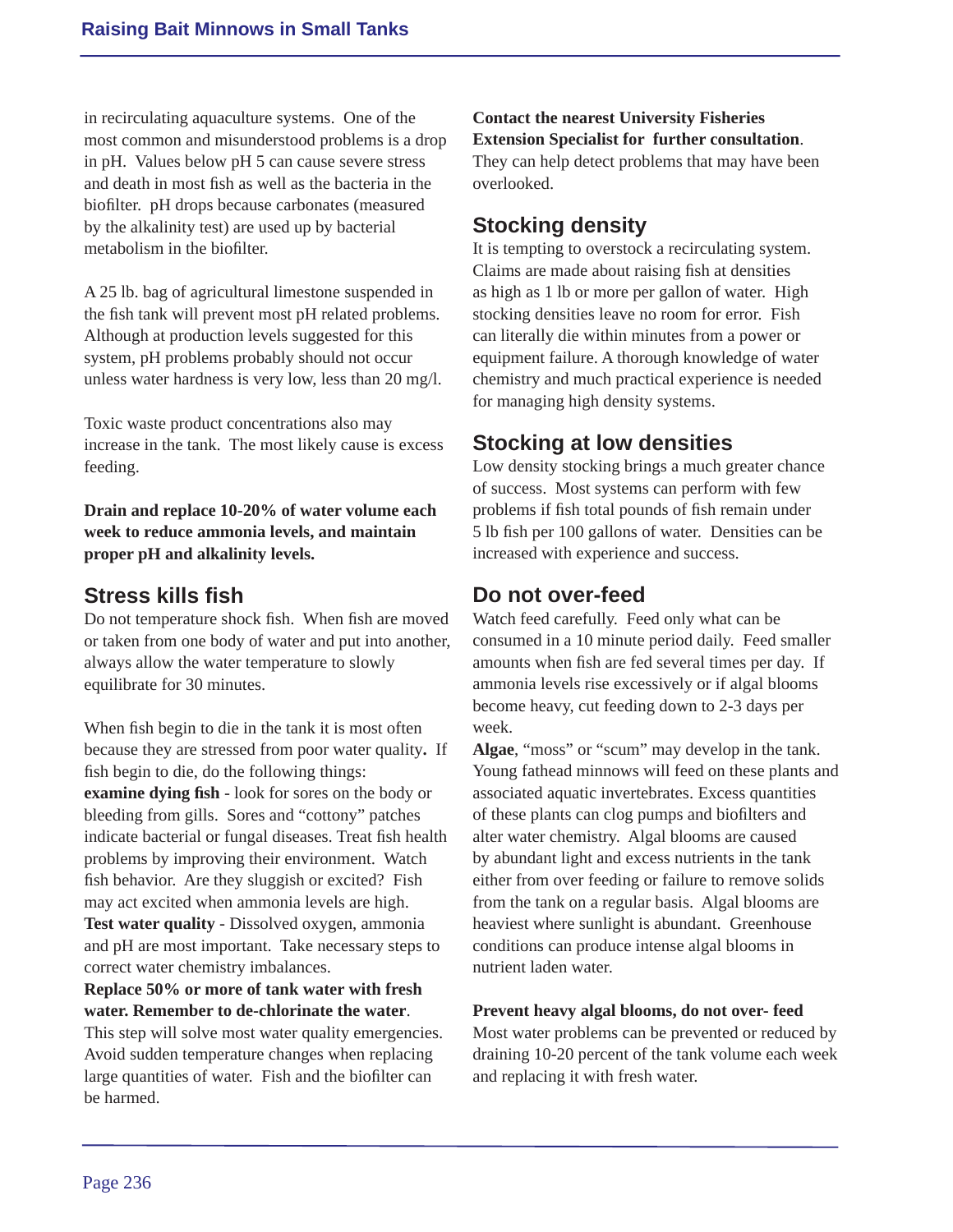These tips should help insure a successful recirculating minnow culture system.

#### **Fathead minnow production**

Initially stock the recirculating system with 3 -4 dozen fathead minnows. These fish can be purchased from the local bait shop. Place an old pallet, or float a few pieces of untreated lumber or plywood in the

late summer.

#### **Feeding**

Do not clean the sides of the culture tank. Young fathead minnows can feed on the algae, phytoplankton and zooplankton found growing on the sides. This food source is particularly important for newly hatched fry. Regular feeding with fish



food is often all that is required to obtain algal growth. However, algal growth and phytoplankton blooms can be encouraged by adding a small amount of liquid fertilizer to the tank. Use a formulation that is high in phosphorous.

tank to provide spawning sites.

Brood stock should be about 2 ½ inches long. Breeding males are dark colored and have blunt shaped heads with tubercles (small protruberances) on the head. Females are silvery to olive colored and somewhat smaller than the males. Spawning begins in spring when water temperature reaches 60 - 65 degrees F. Spawning stops if water temperature rises Above 85 F. but will resume when temperature cools. Fathead minnows spawn repeatedly throughout the spring and summer. Life span of the fathead minnows is 2-3 years. Initial broods stock can be used for 2 years.

Each female lays about 1000 eggs. Usually 200- 500 per spawn. The female may spawn 1-12 times per year. Eggs incubate in 5-7 days depending on temperature. Males picks up fertilized eggs in their mouths and move them to nesting sites. Fathead minnows will deposit eggs on the underneath side of the lumber placed in the tank. In the wild, eggs are usually attached to the underside of submerged rocks, logs, plants and undercut stream banks. Growth rate depends on feeding. Young hatched in early spring can reach sexual maturity and spawn by

About 1-2 tablespoons of household plant fertilizer per 100 gallons of water is sufficient. Do not over fertilize.

Feed minnows a small amount of fish food daily, all they will consume in about 45 minutes. Minnow feeds can be purchased in bulk from feed stores in some areas or ordered from feed mills. Channel catfish food is more commonly available and will do as well. Use a high protein 36% or more floating ration. Buy the smallest size available. Pellets can be crushed if small crumbles or meals are not in stock. Remove uneaten food from the tank bottom every 2-3 days.

#### **Harvest**

Harvest minnows as they reach a size of about 1-1.5 inches long. Time from hatching to harvest depends on water temperature and feeding rate. Harvest minnows with a fine mesh dip net. Handle fish gently to avoid damage to scales and skin.

When stocking ponds, place minnows in a large cooler filled with water taken from the production tank. Slowly replace water in the cooler with water from the pond over a 30 minute period of time.